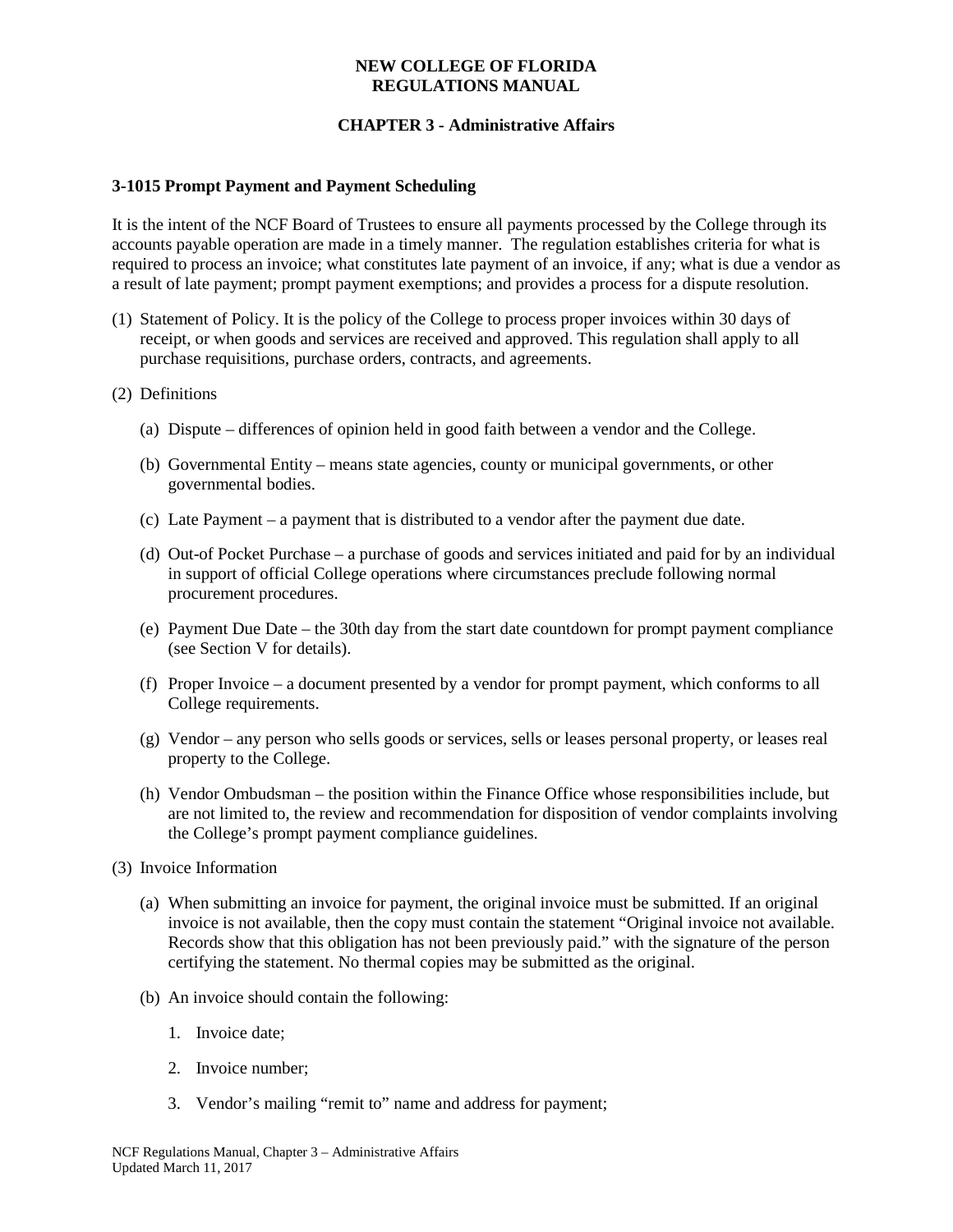# **CHAPTER 3 - Administrative Affairs**

- 4. Vendor's mailing address for correspondence, plus phone number, fax number and/or email address of representative who can answer questions regarding the invoice;
- 5. College's purchase order (where applicable), contract or other document number;
- 6. Name and mailing (ship to) address of the College department that received the goods or services, as indicated on the purchase order or contract;
- 7. Description of goods delivered or services rendered in sufficient detail to identify them as the same goods/services in the purchase order or contract; and
- 8. Where applicable, a breakdown of quantity, description, unit and extended prices. If a numerical code is used as a description, then a copy of the purchase order must be attached giving a description of the item procured. No payment will be made from a statement.
- (c) Invoices should not include the following:
	- 1. Payment terms that are different from those specified in the purchase order or contract;
	- 2. Goods that have not been delivered to the College or services that have not been completed, unless the purchase order or contract contains a provision for advance payment;
	- 3. Unit prices or quantities or total price or quantity that exceed those indicated in the purchase order or contract;
	- 4. Charges for goods, services or freight that were not included on the purchase order or contract;
	- 5. Taxes or fees from which the College is exempt as a non-profit, Florida public institution of higher education; or
	- 6. Charges for late payment. Vendors must request in writing, payment for late payment penalties believed to be owed them but not yet paid by the College at the time of a suspected late payment. In no case shall the annualized penalty interest rate exceed 12%. If the interest due is under \$10.00, payment will be waived.
- (d) Invoices received from vendors that have failed to supply the College with a complete and accurate W-9 or other form that provides all necessary data to determine 1099 status will be deemed insufficient for payment until such information is supplied.
- (e) No past due balances will be paid unless the supporting documentation for the past due amount is attached, e.g., invoice for past due amount.
- (f) The determination of any potential late payment is based upon adherence to the regulations promulgated by the College, not by the vendor.
- (g) All invoices are to be sent to the appropriate College "remit to" department, as detailed in the purchase order or contract, where the invoice will be stamped with the date received. If an invoice is sent elsewhere, then the received date will be the date the invoice is received by the appropriate department.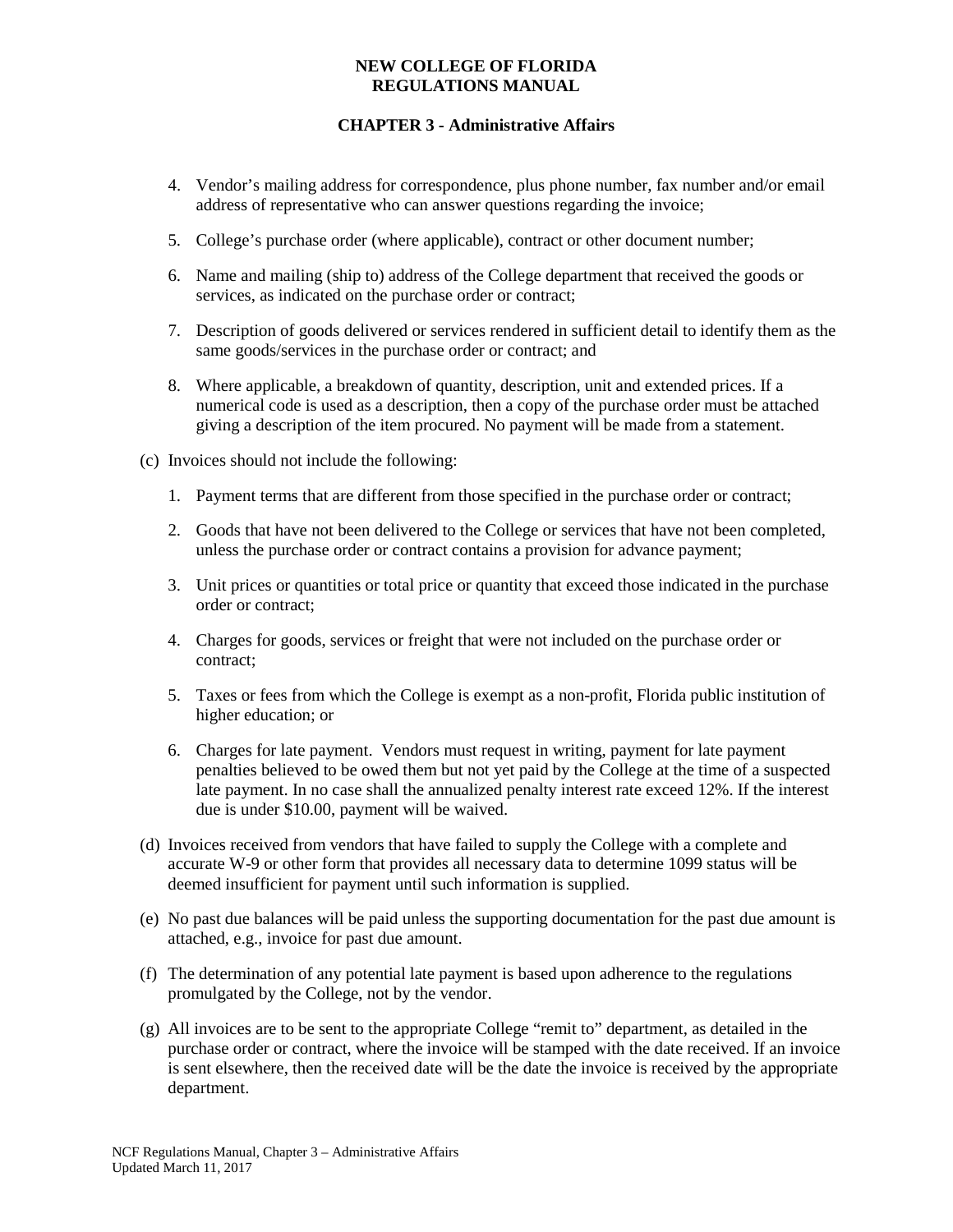# **CHAPTER 3 - Administrative Affairs**

- (h) Accounts Payable will give invoices that contain discounts preference in order to take advantage of the discount. College departments are to process and forward discounted invoices in a timely manner.
- (4) Determination of Payment Compliance
	- (a) The start date for prompt payment compliance will be the most recent date of the date the proper invoice is stamped as received by the appropriate department or the receipt, inspection, and approval of the goods and services. The department has seven (7) days from the receipt of the invoice to inspect and approve the goods and services and to approve the invoice for payment and forward to Accounts Payable.
	- (b) For discounted invoices, the department has five (5) days from the receipt of the invoice to inspect and approve the goods and services and to approve the invoice for payment and forward it to Accounts Payable.
	- (c) If the invoice does not indicate the date of receipt by the department, the received date will be that of the invoice date.
	- (d) In the case of a dispute, the start date will not begin until the issue(s) is/are resolved. With "remit to" department's approval, those items that are not in dispute may be paid within allotted time frame.
	- (e) The timeliness of the payment must allow time for resolution of disputes and accounts payable processing.
	- (f) The College will be deemed out of compliance after the 30th day from the start date of prompt payment compliance. The 30-day requirement is calculated from the start date to the date of the check. The 30-day requirement may be waived under extenuating circumstances, if approved by the Controller.
	- (g) The Finance Office will monitor the timeliness of payments and recommend corrective action, as appropriate.
	- (h) This section does not apply to payments made to State agencies or other governmental entities within the State of Florida.
	- (i) For invoices that do not meet the College's standards, the department that reviews the invoice will take one of the following actions:
		- 1. If the items missing from the invoice are not required to make the payment (e.g., vendor's phone number), use the invoice to process a payment before the Net Due Date;
		- 2. Return the invoice to the vendor for correction and re-submission by mail or fax immediately and no later than twenty-one (21) calendar days after the Invoice Receipt Date; or
		- 3. Partially pay the invoice to the extent it is correct, and notify the vendor of the error by mail or fax immediately and no later than twenty-one (21) calendar days after the Invoice Receipt Date.